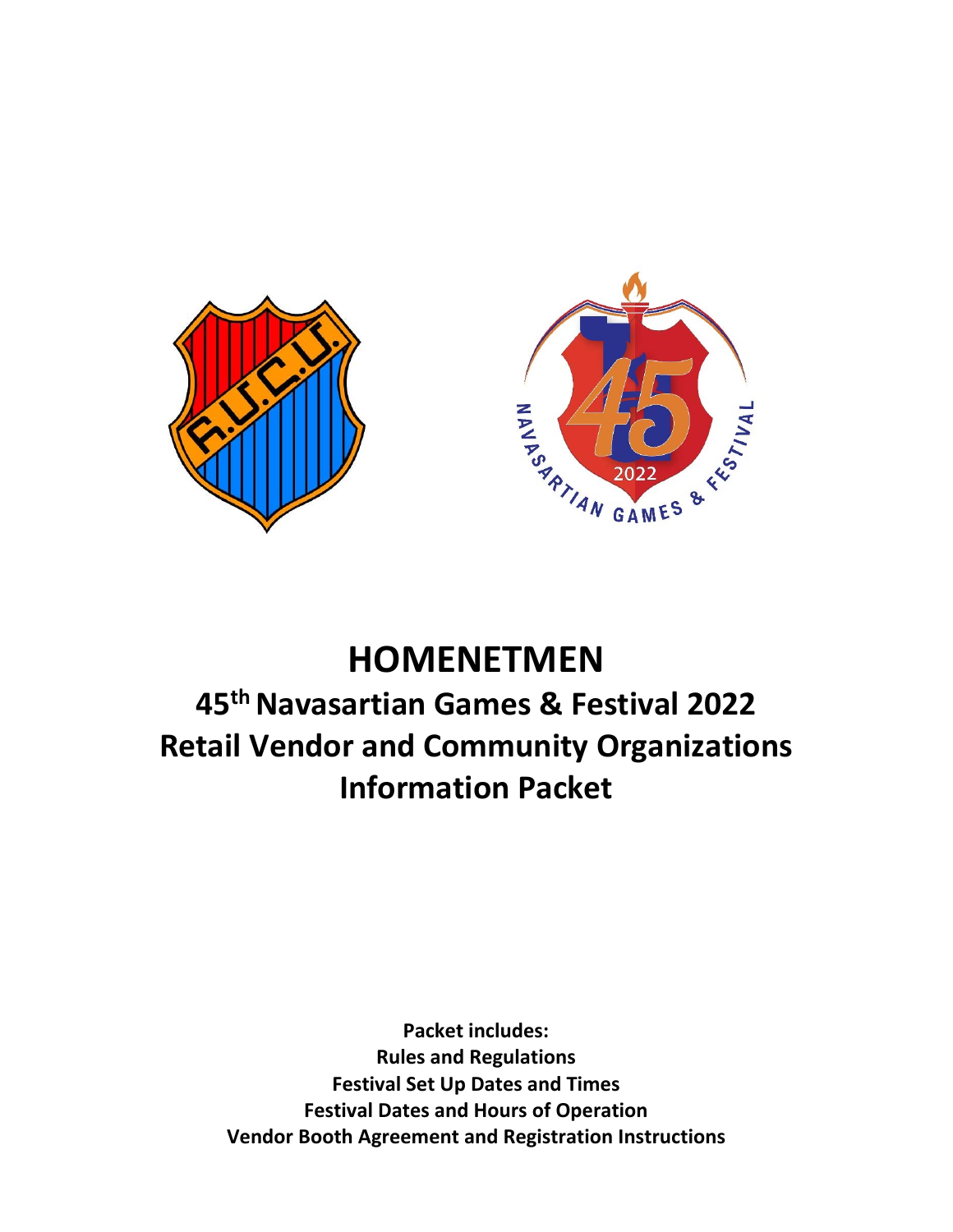



# **HOMENETMEN**

# **45th Navasartian Games & Festival 2022 Retail Vendor and Community Organizations Information Packet**

**Vendor Open House will take place on Wednesday June 8, 2022 and Thursday**  June 9, 2022.

**Location: Homenetmen Western US Region – Regional Office** 

 **2324 Colorado Blvd. Los Angeles, CA 90041** 

**Time: 7:00 p.m. to 9:00 p.m. on the days listed above**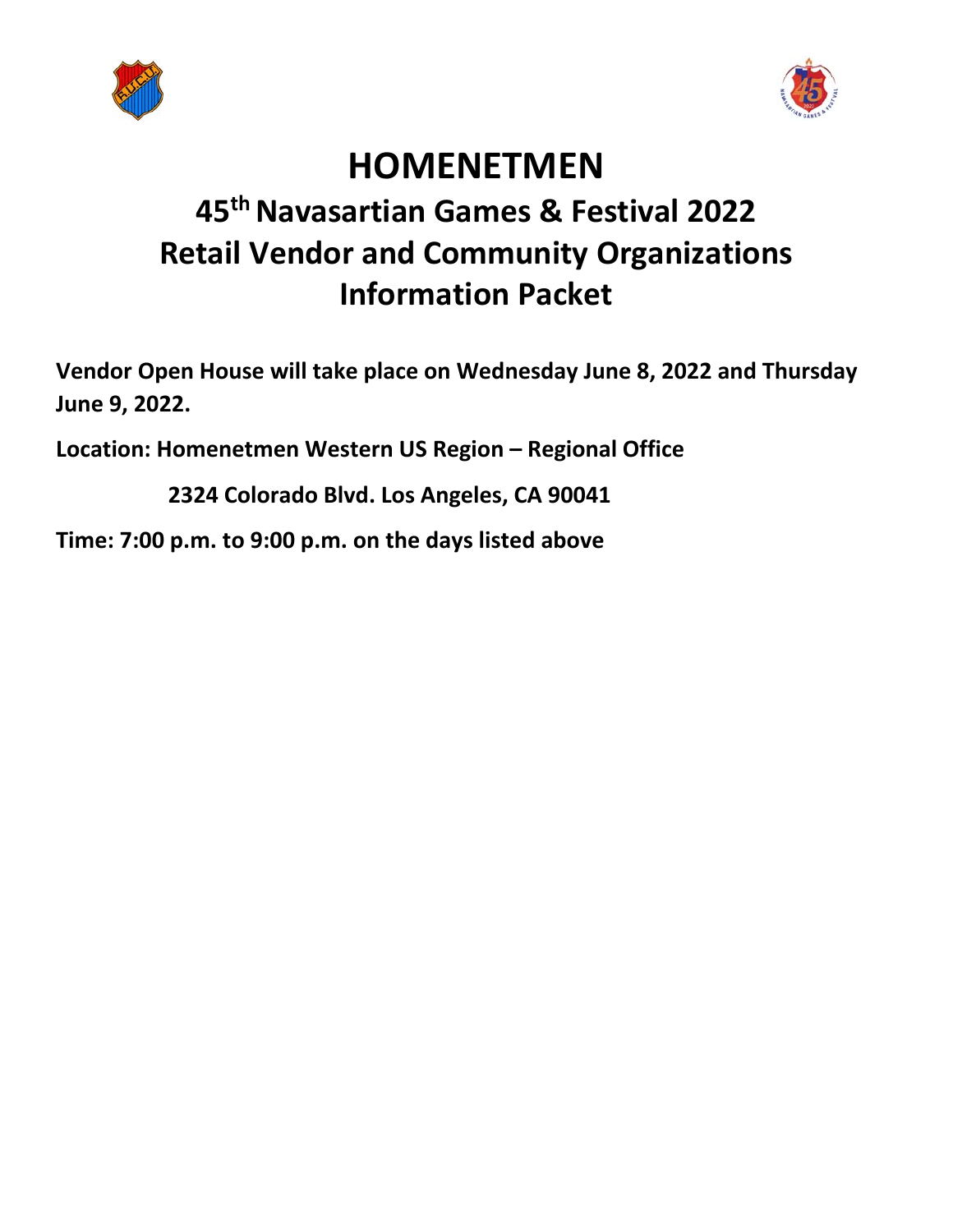



### **HOMENETMEN 45th Navasartian Games & Festival 2022 Retail Vendor and Community Organizations Event Participation Rules and Regulations**

#### **SMOKING IS PROHIBITED BY ALL PERSONS WHILE ON SCHOOL PROPERTY**

#### **CONSUMPTION OF ALCOHOLIC BEVERAGES IS STRICTLY PROHIBITED**

- All booth rental applications will be conducted online via www.navasartiangames.com
- Full payment is due at time of online booth reservation. Payment will be in the form of credit card using paypal.
- Upon registering online and completing payment, vendors are required to appear in person on June 8 or 9, 2022 to select their booth location.
- **Homenetmen's Regional Office Staff or Navasartian Committee Members will accept a paper application for returning vendors ONLY if the vendor's information has been submitted before and logos are on file.**
- Homenetmen Western US Region has the final right to accept or deny booth space at any time. Denial of space during Homenetmen Western US Region's event, the Navasartian Games & Festival, may result in loss of partial or full fees paid by the vendor to participate. Final discretion of what takes place and who participates in the event rests with Homenetmen Western US Region Executive Board and the decision, once conveyed, is final.
- Homenetmen reserves the right to refuse service to any vendor.
- Booth location is on a first come first served basis subject to operational availability, location and feasibility, and upon final approval of the Navasartian Organizing Committee.
- Booth fees are non-refundable.
- Vendors who do not have a sign provided to them by Homenetmen Western US Region, must purchase a booth sign for a one‐time, non‐refundable fee of \$100.00. Payment is due at time of booth selection.
- Each booth is 10 feet by 10 feet and provided with two tables and 2 chairs.
- Each booth will receive 2 festival entry passes and 2 parking permits. Vendors must park in the designated lot with the parking sign displayed.
- Parking on campus, driving onto campus, blocking walkways, aisle ways, driving paths is strictly prohibited. Vehicles will be towed away immediately at owner's expense.
- Vehicles may access the booths and the festival area only under the festival committee's supervision during the hours of set‐up. All vehicles must park in designated spaces thirty minutes prior to the doors opening to the public to enter the campus.
- Vendors must be present and the booth must be in full operation during the festival's operating hours.
- A power supply will be provided to each booth however, each vendor is responsible for supplying their own extension cords, lighting, and all other equipment necessary for the self‐contained and independent operation of the booth.
- Homenetmen is not responsible for any accidents caused by vendors and their negligent or irresponsible operation of their booth.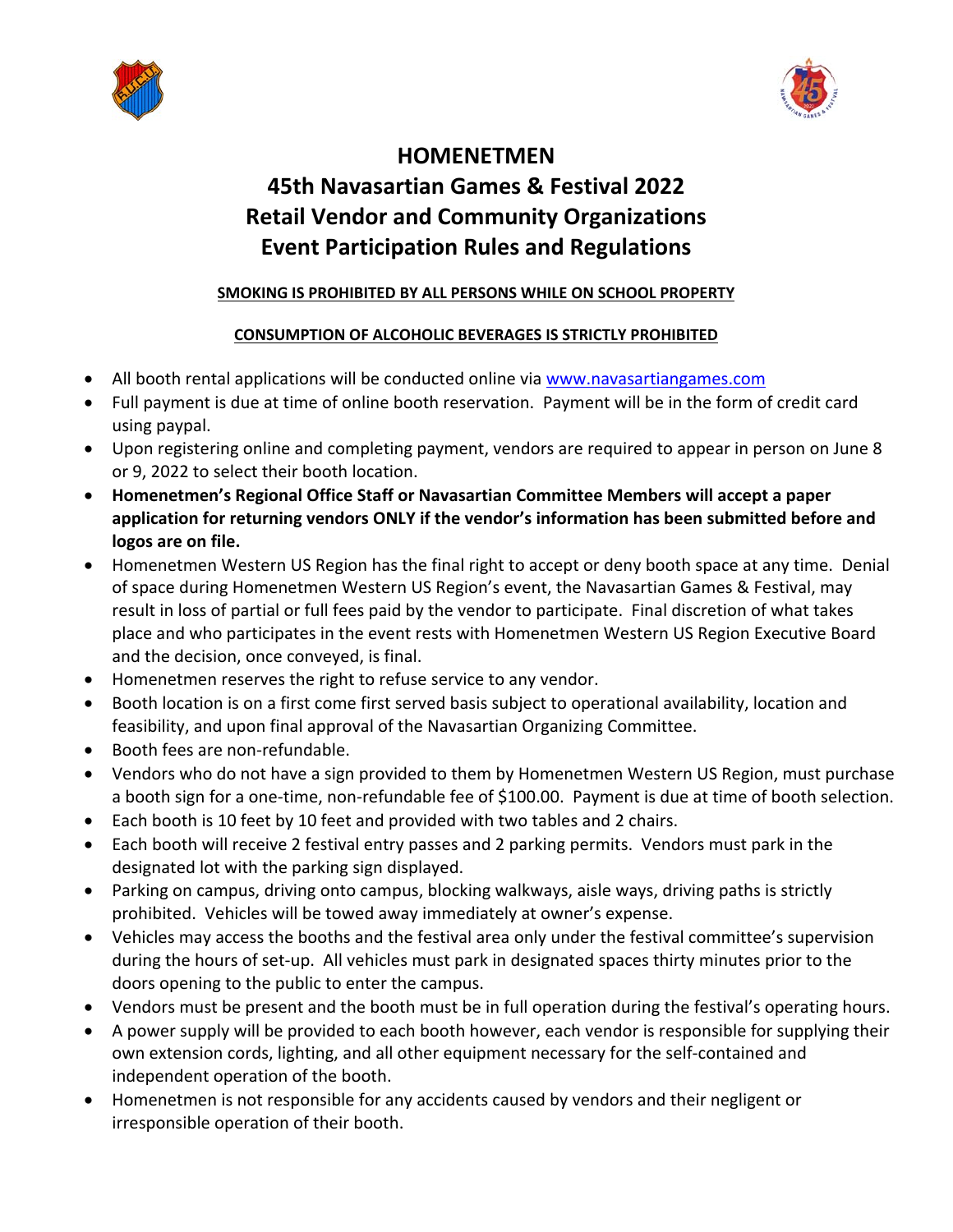



- Homenetmen has the right to refuse the sales of any products that have not been pre-approved and mentioned in the vendor application.
- Homenetmen has the right to refuse the sales of any product that is not consistent with the organization's mission, vision, and values.
- Homenetmen may require a vendor to obtain commercial general liability insurance, automobile insurance, and worker's compensation insurance adding Homenetmen Western US Region as additionally insured. The minimum limits are \$1,000,000 per occurrence for bodily injury and property damage, \$2,000,000 aggregate. Homenetmen must review and verify the insurance one week prior to the event start date.
- Homenetmen is not liable for any damage or incident that occurs on campus.
- Vendors are not allowed to post advertisements in any format on school grounds.
- Vendors must contain their display within the confines of the 10 x 10 booth provide. Vendors are not allowed to exceed the allocated space in any way shape or form through placing chairs or tables outside the booth.
- Homenetmen cannot guarantee and will not entertain color preferences for booth canopy tops or skirting.
- All vendors selling edible products, or sampling edible products such as seeds, or energy bars etc. are required to obtain their own health permit through the LA County Department of Public Health Office. A copy of the health permit must be presented to the Navasartian Organizing Committee one week prior to the event. Failure to provide the necessary health permits, post the necessary permits or otherwise comply with the guidance of the permit, will result in the vendor removing all items not acceptable for sales under LA County Department of Public Health regulations OR the vendor being excluded from participating in the event.

#### **COVID‐19**

- Each vendor must provide persons working in the booth respective PPE (Personal Protective Equipment) and follow LA County Department of Public Health requirements for safe food handling techniques as applicable to COVID‐19.
- Vendors must have hand sanitizer available for vendor employees/staff as well as the general public's use at all times.
- Vendors are responsible for the sanitization of their booth throughout the event.
- Vendors are responsible for sanitizing and disinfecting goods or product between different person who touch/handle the goods or product.
- All personnel associated with the vendor, must self‐monitor for COVID‐19 symptoms daily, prior to arrival to the event venue. If the individual has a temperature of 100.4 degrees or more they must not attend the event. If the individual is experiencing symptoms associated with COVID‐19 OR is in self‐ quarantine, they must not attend the event.
- In the event a vendor cannot attend the duration of the event due to COVID-19, credit will be applied for the the 46<sup>th</sup> Navasartian Games & Festival. The vendor will be responsible to resubmit an application and pay the difference in fees associated with the 46<sup>th</sup> Navasartian Games & Festival.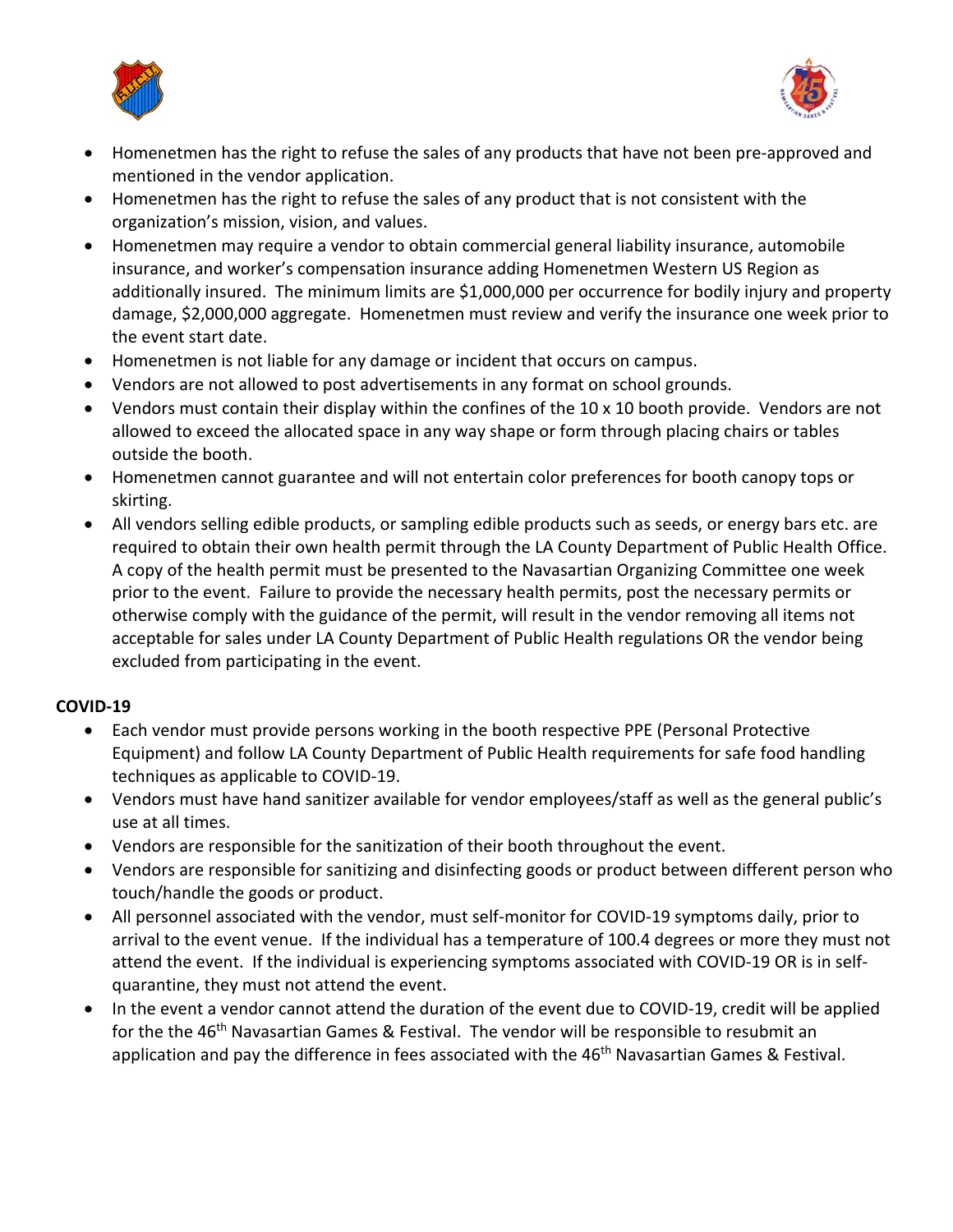



### **HOMENETMEN 45th Navasartian Games & Festival 2022 Retail Vendor and Community Organizations Vendor Space Fee, Fines, and Violations**

**Homenetmen Western US Region anticipates over 20,000 participants during the duration of**  the event. The cost for one 10 x 10 vendor space for the 45<sup>th</sup> Navasartian Games is **\$2,000.00. A vendor can request a second 10 x 10 adjoining space for an additional \$1,000.00.** 

In the event a vendor is in violation of the above mentioned rules and regulations, the following fines will be assessed:

- First Violation ‐ \$250.00 or immediate booth closure.
- Second Violation \$500.00 or immediate booth closure.
- Third Violation Booth Closure

Homenetmen Western US Region reserves the right to decline any application or dismiss a vendor from the event at any time.